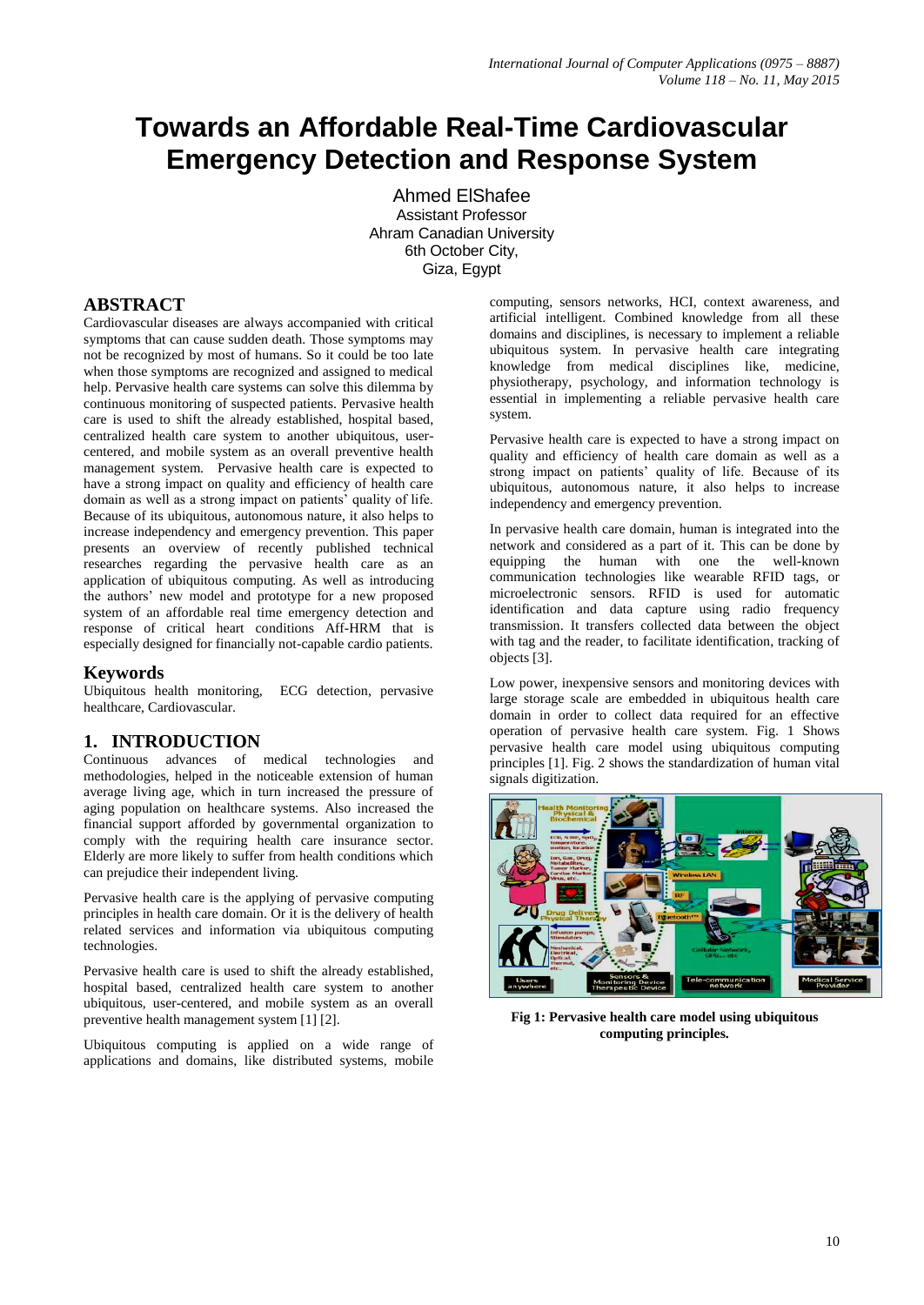

**Fig 2: Human Vital Signals Digitaizatin Standard Model.**

The authors conducted this research in order to present a survey on some of recently published technical researches regarding the pervasive health care as an application of ubiquitous computing.

As well as introducing their own model regarding a prototype for a new proposed system of an affordable real-time emergency detection and response of critical heart conditions Aff-HRM. The proposed system is consisting of many software/hardware components. Two software components using Client/Server Approach are implemented. A wearable Bluetooth enabled heart beat (ECG) monitoring sensor is used as the monitoring middleware. Bluetooth, WLAN enabled windows or android based smart phone with the client software module installed. And finally an internet connection enabled server computer system which is prepared to respond to critical heart condition of a certain user according to the data received through the WAN.

The remaining of this paper is organized as follows: section II is summarizing some published researches of pervasive health care computing systems. The conducted survey provides an overview of recent development and implementation. Technologies used, pros and cons of the systems are the main concern of the author's survey. Section III is presenting Pervasive health care applications and general requirements of pervasive health care systems. A proposal for the new realtime emergency detection and response system of critical heart conditions will be presented in section IV. Finally challenges facing pervasive healthcare systems implementation and deployment will be summarized in section V.

## **2. LITERATURE REVIEW**

The rapid development of ubiquitous computing concepts is increasingly affecting health care systems. This is encouraging researches to widely investigate the new capabilities and technologies. Authors summarize some of these recent researches and highlight some of the experiences reported in deployment processes. Most of the researches are in their prototype stages, case studies, or pilot studies [4].

Starting with, Diletta Cacciagrano, et al. [2] they introduced a three layers methodological approach for a personalized and ubiquitous health care system that can provide autonomous and run-time response. Application layer is responsible for data gathering via environmental sensors. Then this information is managed and organized in the logic layer.

Finally organized information is processed and elaborated in physical layer.

Static sensor networks are embedded in local smart space as well as RFID tags are attached either to objects or people. Together plus some social information about the user –can be extracted from user's social account like face book or twitter) – they can fully characterize the individual context from the authors' point of view.

The proposed system should automatically take the correct actions based on the knowledge of what is happening in the patient's environment. The system has been partially tested in health care domain for the development of drug dispensary services for people with mild cognitive impairments.

Actually from our point of view the system capabilities are very limited, and it requires much more development efforts to reach what Diletta Cacciagrano, et al. are trying to do.

The second research is done by Junho Moon and Dongsoo Kim [5]. They proposed a context-aware business process management for personalized health care services. The proposed system is an integrated architecture of contextawareness BPM based on ubiquitous computing. It is hospital based and it helps the health care professionals to decide the most appropriate medical treatment services according to each patient status but it is supporting the ubiquitous services concept.

The patient's status is collected from ubiquitous data sources in addition to the electronic medical record (EMR) located on hospital's database. Ubiquitous personalized data sources are such as RFID and smart sensors. The proposed system is supposed to improve the personalized clinical treatment services. The system architecture is shown in Fig. 3. [5]



#### **Fig 3: System architecture for personalized healthcare services [5].**

The third paper is done by Garth V. Crosby, et al [6]. It introduces a survey for using wireless body area networks (WBANs) in ubiquitous health care systems. This research is very precious as it covers monitoring and sensing in WBANs, an examination of power efficient protocols, the WBAN system architectures, Approaches to routing in WBAN, and finally various security techniques and protocols are presented.

For the monitoring and sensing in WBANs, we summarized their findings in the following table. Table I summarizes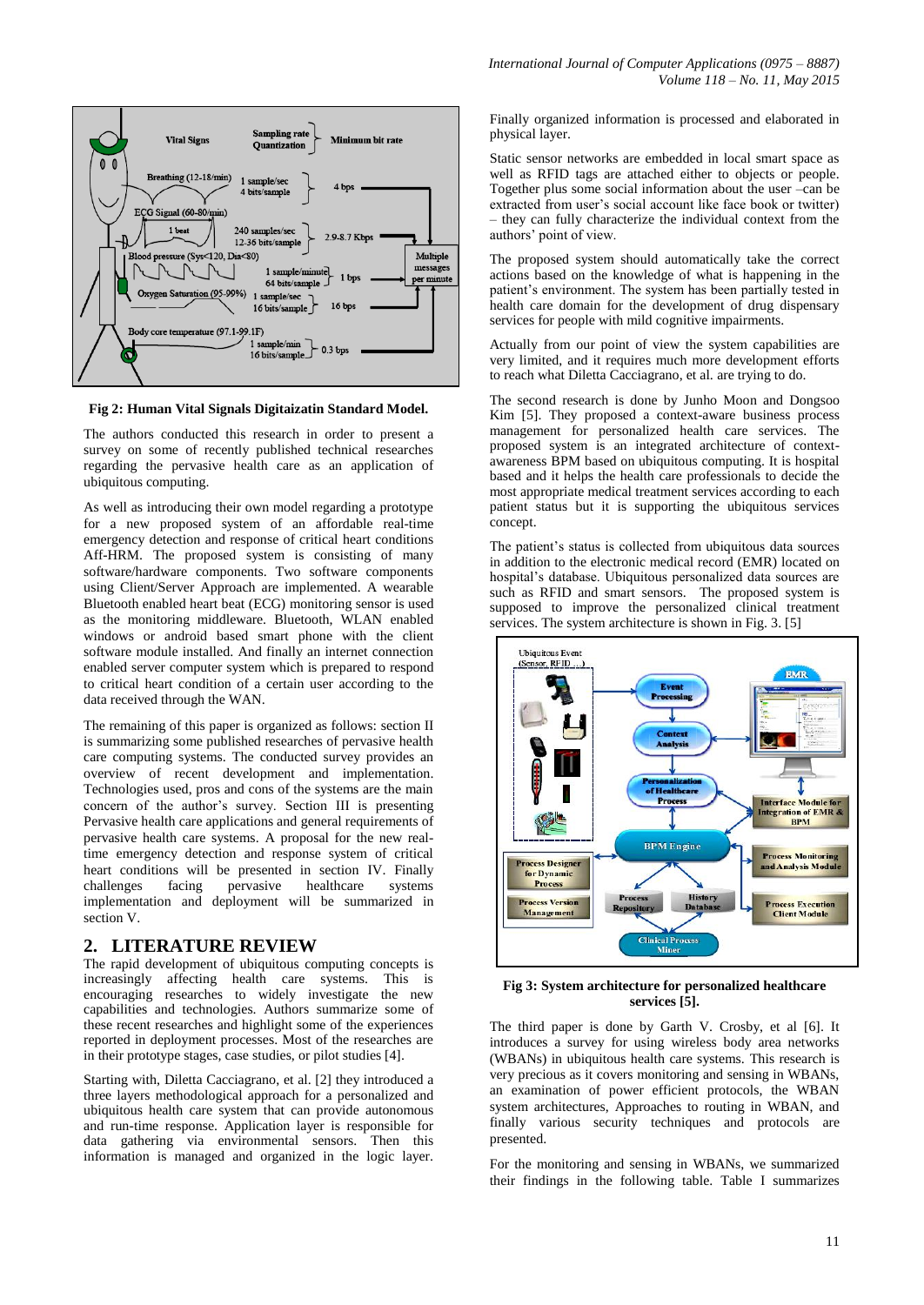WBAN sensors and monitoring devices as per Garth V. Crosby, et al [6].

The authors also discussed the most power efficient protocols and they decided that DQBAN (Distributed Queuing Body Area Network) for WBAN introduced by Otal and Alonso is the most appropriate protocol among other protocols that were discussed in the research. DQBAN allows simplified routing, lower interference and idle listening; all of which contribute to energy-efficiency for body area networks.

Then the research classified the WBAN topology architecture to two categories; Flat, and Muli-tier as shown in Fig. 4.



**Fig 4: Flat and Multi-tier architecture for WBANs [6].**

For the most optimum routing protocol that suits WBANs, after reviewing all proposed protocol in previously published researches, the authors introduced a possible approach of using temporal mobility patterns of nodes based on historical data of link disconnections.

A temporal pattern of link disconnection data can be used to select links for computing a probabilistic end-to-end path. However, extensive evaluations of these protocols need to be conducted based on prototype implementation in laboratories [6].

And finally they discussed the security requirements of WBANs. WBANs infrastructure must implement security operations that guarantee the security, data integrity, privacy and confidentiality of the patients' medical records as well as the availability of services.

**Table 1. WBAN Sensors and monitoring devices**

| Sensor<br><b>Type</b>    | <b>Example</b>                         | <b>Function</b>                                                                                                                                              | <b>Picture</b>                               |  |
|--------------------------|----------------------------------------|--------------------------------------------------------------------------------------------------------------------------------------------------------------|----------------------------------------------|--|
| Wearah<br>-le<br>sensors | Pulse<br>Oximetry                      | measures the<br>oxygen saturation<br>levels in blood as<br>well as the<br>changes in blood<br>volume in the skin<br>that coincide with<br>the cardiac cycle. |                                              |  |
|                          | Electro-<br>cardiograp<br>$-$ hy (ECG) | ECG is a<br>waveform that<br>represents the<br>propagation of<br>electric potentials<br>through the heart<br>muscle with<br>respect to time.                 | or street finant its<br>Wireless ECG Ver.1.0 |  |
|                          | Blood                                  | A blood pressure                                                                                                                                             |                                              |  |

|                            | Pressure                                                                                                                                                                                                                            | (BP) reading is a<br>measure of the<br>force exerted by<br>circulating blood<br>on the walls of<br>blood vessels. BP<br>varies between a<br>maximum<br>(systolic) and a<br>minimum<br>(diastolic)<br>pressure during a<br>cardiac cycle.                                                                                                                                              | ystolic and Diastolic<br><b>Elcod Pressure</b><br><b>Heart Rate</b> |
|----------------------------|-------------------------------------------------------------------------------------------------------------------------------------------------------------------------------------------------------------------------------------|---------------------------------------------------------------------------------------------------------------------------------------------------------------------------------------------------------------------------------------------------------------------------------------------------------------------------------------------------------------------------------------|---------------------------------------------------------------------|
|                            | Electro-<br>myograph<br>y (EMG)                                                                                                                                                                                                     | Electromyography<br>is the study of<br>muscle function<br>through the<br>monitoring of the<br>electrical signals<br>emitted by the<br>muscle.                                                                                                                                                                                                                                         | neter, gyro, EMG circuitry<br>Connector                             |
|                            | Activity/<br>Motion<br>Detection<br>The level<br>of activity<br>or the<br>nature of<br>motion of<br>an<br>individual<br>can be<br>detected<br>by a<br>system<br>That<br>combines<br>an<br>accelero-<br>meter with<br>a<br>gyroscope | An accelerometer<br>is a sensor that<br>measures<br>acceleration with<br>respect to gravity,<br>and can be used to<br>determine the<br>orientation of a<br>body part in the<br>absence of<br>movement. A<br>gyroscope is a<br>sensor that<br>measures angular<br>velocity and can<br>be used to<br>determine the<br>orientation of a<br>moving body part<br>as a function of<br>time. |                                                                     |
| Implant<br>able<br>Sensors | Glucose<br>Monitori-<br>ng                                                                                                                                                                                                          | real-time<br>continuous blood<br>glucose data is<br>recorded and sent<br>using RF<br>transmission<br>media, sensor is<br>implanted in the<br>subcutaneous<br>tissue of the<br>abdomen.                                                                                                                                                                                                |                                                                     |
|                            | Implanta-<br>ble Neural<br>Stimulato-<br>rs                                                                                                                                                                                         | It sends electrical<br>impulses into the<br>brain or spinal<br>cord for the<br>treatment of<br>Parkinson's<br>disease                                                                                                                                                                                                                                                                 |                                                                     |

The authors discussed many security solutions proposed in other researches. These solutions should be emerged in a WBAN to obtain the maximum security level required.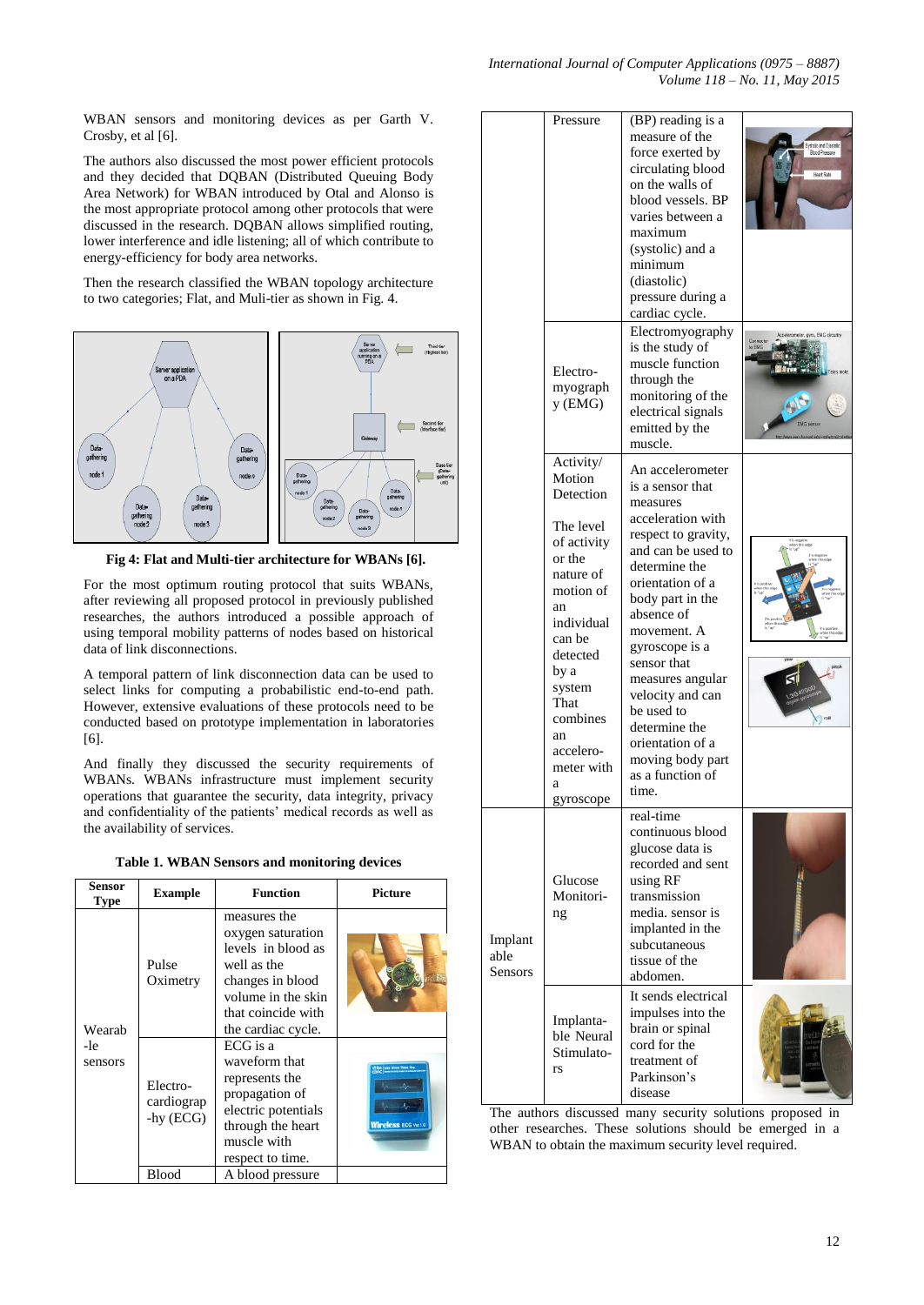TinySec is proposed by S.S.Marci, et al [7]. It is a security solution for biomedical sensor network to achieve link-layer encryption and data authentication. TinySec does not protect against node capture. If a node is compromised and keying material revealed the entire network can be compromised.

Table II. Shows several security suites can be implemented under the WBAN IEEE 802.15.4.

|  |  |  |  | Table 2. WBAN IEEE 802.15.4 Security Suites |  |
|--|--|--|--|---------------------------------------------|--|
|--|--|--|--|---------------------------------------------|--|

| <b>Name</b>                                                                                                                                                                               | <b>Description</b>                                                                                                               | <b>Comment</b>                                                                                                                                                                                                                                                                                    |  |  |
|-------------------------------------------------------------------------------------------------------------------------------------------------------------------------------------------|----------------------------------------------------------------------------------------------------------------------------------|---------------------------------------------------------------------------------------------------------------------------------------------------------------------------------------------------------------------------------------------------------------------------------------------------|--|--|
| Null                                                                                                                                                                                      | No security                                                                                                                      |                                                                                                                                                                                                                                                                                                   |  |  |
| <b>AES-CTR</b><br><b>Counter Mode</b>                                                                                                                                                     | Encryption only.<br>This provides<br>access<br>control, data encryption,<br>and optional sequential<br>freshness.                | Block cipher $\rightarrow$<br>Stream cipher<br>to secure stream<br>broadcasted data<br>(provide)<br>encryption only)                                                                                                                                                                              |  |  |
| AES-CBCMAC-<br>128<br>AES-CBCMAC-<br>64<br>AES-CBCMAC-<br>32<br><b>AES</b><br>with<br>operation modes:<br>Cipher<br>block<br>chaining CBC<br>and<br>message<br>authentication<br>code MAC | Authentication only.<br>Allowing flexibility by<br>the selection of different<br>MAC lengths: 32, 64, 128<br>bits.               | Block cipher $\rightarrow$<br>Stream cipher<br>to secure stream<br>broadcasted data<br>(provide<br>authentication<br>only)<br>CBC process the<br>plain text in series<br>(each block<br>of<br>cipher is chained<br>with the key to<br>produce the next<br>block cipher and<br>so on)              |  |  |
| AES-CCM-128<br>AES-CCM-64<br>AES-CCM-32<br><b>AES</b><br>with<br>operation modes:<br>Counter<br>mode<br><b>CTR</b><br>And<br>message<br>authentication<br>code MAC                        | Authentication<br>and<br>Encryption<br>allowing flexibility by the<br>selection of different<br>MAC lengths: 32, 64, 128<br>bits | Block cipher $\rightarrow$<br>Stream cipher<br>to secure stream<br>broadcasted data<br>(provide<br>encryption and<br>authentication)<br>CTR process the<br>plain text<br>in<br>parallel<br>mode<br>while each block<br>of plain text<br>is<br>processed<br>to<br>produce its cipher<br>and so on. |  |  |

This research is very beneficial to all researchers in the sensor networks field especially, in the biomedical and health care domain.

The fourth research is done by Sanjay Bhadoria and Hitesh Gupta [8]. This research presents a review on mobile based health monitoring systems. It also discusses the desirable properties of a good mobile health care system as well as few existing health care applications [8]. Fig. 5 shows the typical architecture of mobile health care systems.

As per the research, the authors classified health care monitoring systems into two categories:

- Real-time health monitoring system:
	- o Constant transfer of individual biomedical data in real-time.
- o Allow immediate response in case of emergencies.
- o Require high communication and power cost.
- Store-and-forward health monitoring system:
	- Record biomedical data and only transmit it on regular time bases.
	- o Unable to handle emergencies.
	- o May retain privacy, if the data is processed sufficiently.



**Fig 5: Typical architecture of mobile health care systems [8]**

The research summarized some of previously proposed health monitoring system using mobile devices. MobiHealth, WiMoca, MORF, and WAITER were discussed. The first three systems still present certain limitations related to the fact that the analysis is not performed in the place where the signal is acquired. WAITER is a relatively static monitoring system in which the status is set statically and doctors are called when mobile phone send alert messages. It is not sufficient in realtime and dynamic monitoring [8].

Then the research reviewed some of the well-known commercial applications for mobile medical care. AID-N is depending on wireless communication between the wearable mote and the nearest tablet or mobile phone in the range of its Ad Hoc wireless network. It measures HB, BP, SPO2, temp, Activity/motion, and location. The system is useful for patient monitoring and tracking in case of emergency.

AMON is a wearable (wrist-worn) medical monitoring system that uses a direct connection like (SMS) to send the collected data from the patient. Although the concept has been validated but some problems in system's functionality have raised during the testing phase of the prototype.

HealthGear is another system that was developed at MICROSOFT. It monitors the patients SPo2, HR, location information for automatic detection of sleep apnea events. The authors reported the results from a sleep study on 20 participants, which validated the feasibility of the concepts and solutions adopted by the project.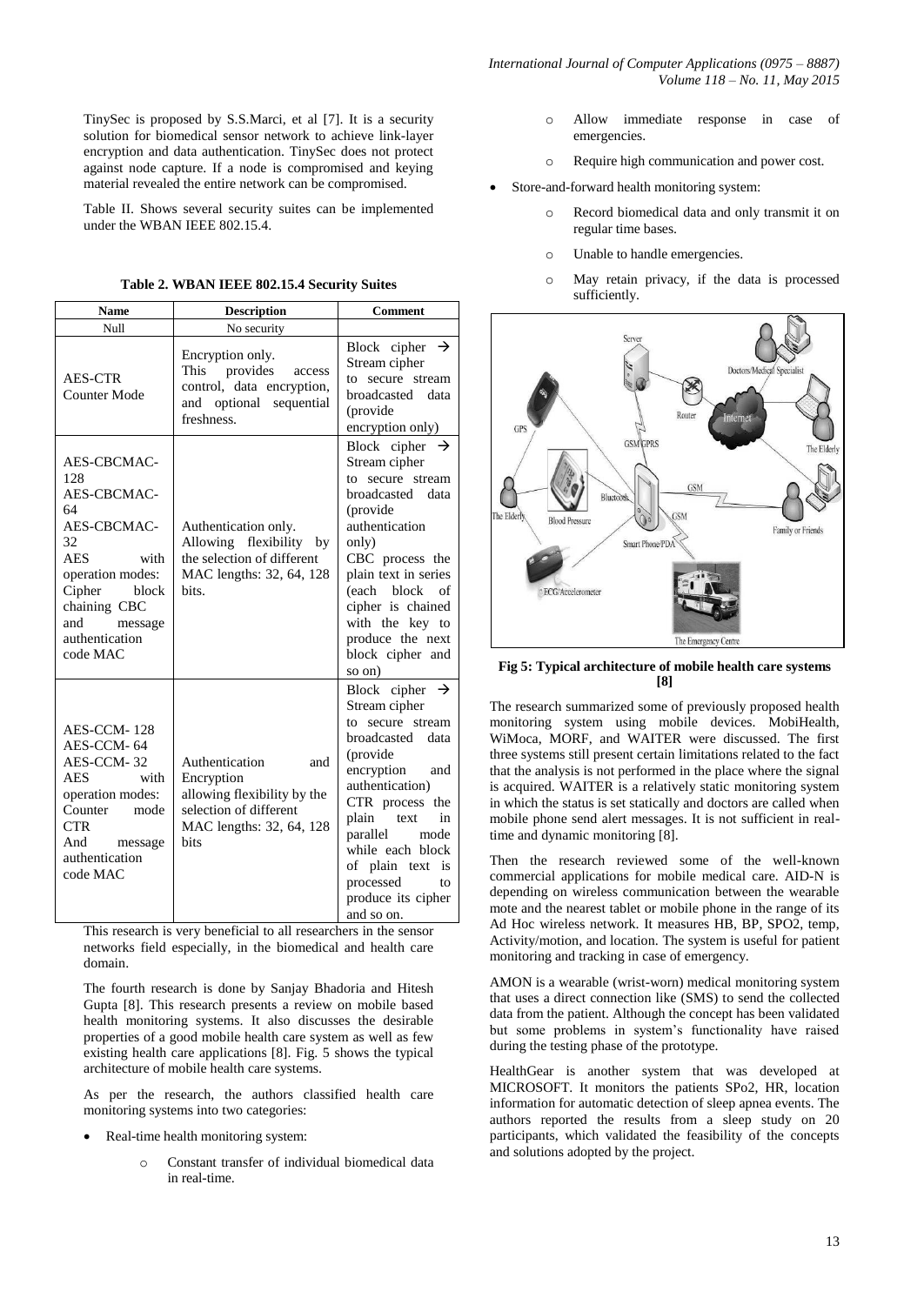All these studies disclosed that, the discussed Mobile health care systems have great potential for continuous monitoring, and early detection of abnormal conditions.

These systems can provide patients with increased confidence and a better quality life. Researches must be undertaken to design communication protocols, efficient energymanagement schemes, and encryption algorithms. Right hardware components for specific applications should be selected carefully. In addition to these technical issues, economics of operating a mobile healthcare system also need to be analyzed carefully to ensure emergency and preventive healthcare monitoring is affordable to all levels of society [8] [9].

The fifth research is done by Hariharasudhan Viswanathan, et al. [10]. The authors introduced a prediction of ubiquitous healthcare systems future. It will be characterized by:

- Pervasive vital sign monitoring using noninvasive sensors.
- Real-time processing of monitored data to derive meaningful physiological parameters.
- Context-aware data and patient-centric decision making.

The research proposed an autonomic resource provisioning framework that can utilize every available computing resource in the vicinity to support both real-time processing of vital signs acquire context awareness, using inherently complex physiological models and machine-learning-based algorithms. Fig. 6 shows concept diagram illustrating the envisioned ubiquitous healthcare solution introduced by Hariharasudhan Viswanathan, et al. [10].

Contextual information such as physical activity, location, and environmental conditions can be obtained by processing data from kinematic sensors (accelerometers and gyroscopes), GPS, and temperature/humidity sensors. Correlation of derived physiological parameters with contextual information can be used for automated diagnosis of physiological conditions.

For example, looking into the cardiac health of a patient can be acquired by correlating the HR, BP with contextual information such as state of exertion or rest identified using physical activity recognition, which can be effective in recognition of the appropriate response and medical treatment required in case of sport persons, or elderly.

The introduced system is mainly working in offline mode where the collected data can be locally stored on the sensor nodes and can be analyzed later using powerful processing devices such as a desktop computer in a delay-tolerant fashion.

Alerts and reports of early diagnosis can be made available to health service provider through a remote online electronic health record database (not in real-time).



#### **Fig 6: Concept diagram illustrating the ubiquitous health care solution** [10]

The proposed system is not suitable in case of emergency situation as the data collection and processing is carried out in offline mode.

## **3. REQUIREMENTS OF PERVASIVE HEALTH CARE SYSTEMS**

Pervasive health care applications can be categorized as follows: health care prevention, health care checkups and maintenance, short-term monitoring, long-term monitoring, personalized health care services, emergency detection, emergency intervention, patient positioning and transportation, and finally treatment services [6] [11].

Referring to all the previously reviewed ubiquitous health care systems and categories general requirements can be summarized as follows  $\begin{bmatrix} 1 \end{bmatrix} \begin{bmatrix} 2 \end{bmatrix} \begin{bmatrix} 6 \end{bmatrix} \begin{bmatrix} 11 \end{bmatrix}$ :

- Highly reliable and usable middleware devices to ensure the maximum levels of system's functionality.
- Highly reliable and usable wireless infrastructure that is available all the time even by keeping redundant resources to ensure the required connectivity. It should also support prioritized communications.
- High level of security to prevent attacks and provide protection of confidentiality, integration and availability.
- High level of privacy should be provided, where sensitive patients' data will not be compromised even if the health care system is attacked. This can be done by encrypting patients' data.
- Costly Affordable and user friendly interfaces. It should be non-intrusive.
- Autonomous and context-aware responses should be considered in the system design and implementation.
- The system should be designed to provide patient's location and support tracking facility even if the patient is mobile or in rural area.
- Improvement in the correctness of personalized medical decisions making in correspondence to the context awareness inputs as well as the physical inputs should be granted.
- The system should digest all requiring patients and be scalable to assimilate more.

#### **4. PROPOSED SOLUTION**

As mentioned that, continuous advances of medical technologies and methodologies, helped in the noticeable extension of human average living age, which in turn increased the pressure of aging population on healthcare systems. Also increased the financial support afforded by governmental organization to comply with the requiring health care insurance sector. So the authors are trying to develop a solution for emergency management in developing countries especially for elderly un-capable patients with chronic heart diseases. This solution is affordable and can be adopted by governmental health care organization to help cardio-patients getting proper treatment on time (Aff-HRM).

## **4.1 SYSTEM DDESCRIPTION AND SPECIFICATIONS:**

Ubiquitous computing and IoT principles and technologies have been widely used in health care services' improvement.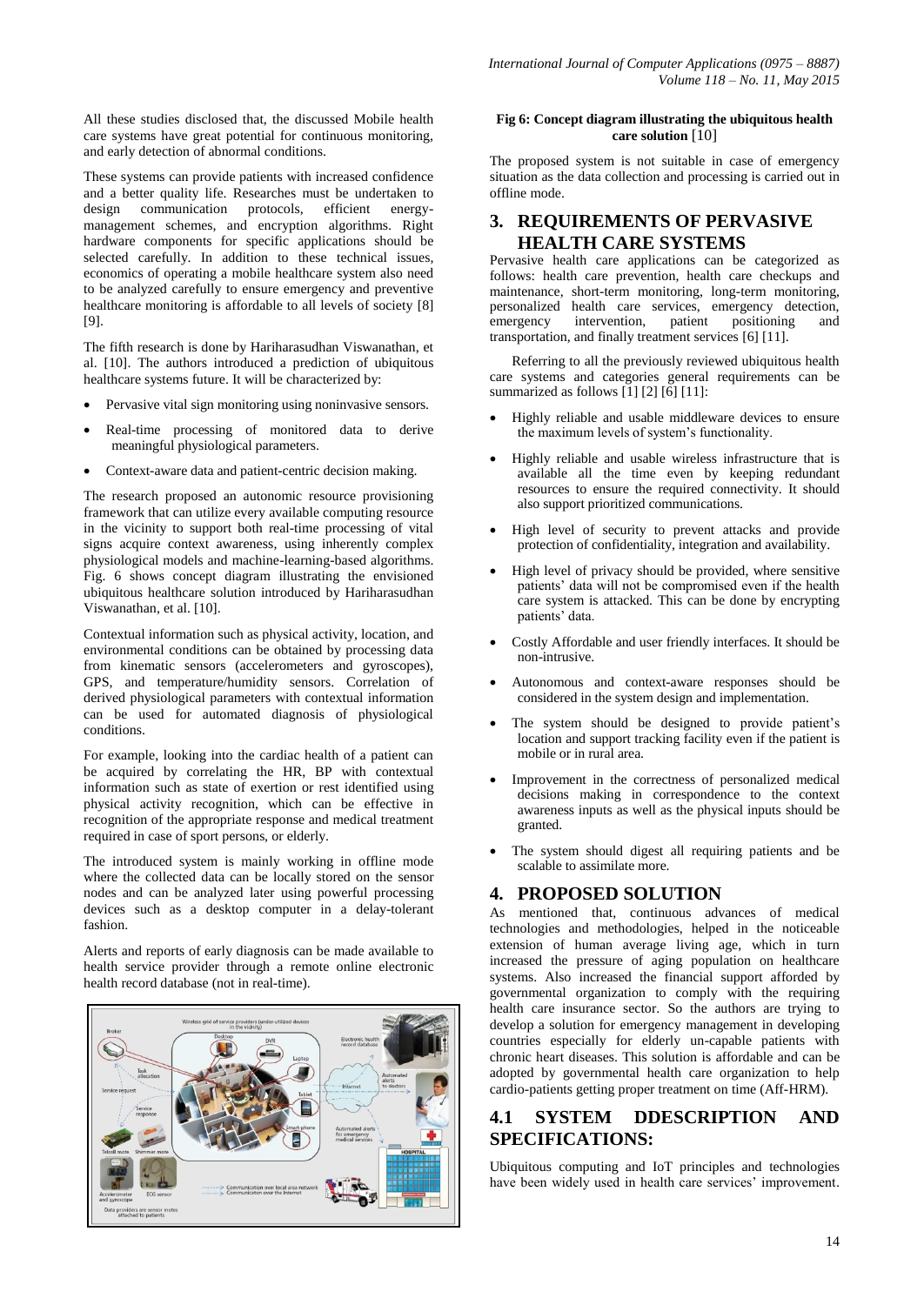Also huge advancements in smart mobile devices and their application make it the most applicable device to be used in health care interventions because of; its wide spread even among financially un-capable persons, people's attachment to their mobile devices and their tendency to carry them everywhere, and finally the easiness of using mobile phones and context-awareness features embedded in them that gives the feeling that smart mobile phone understands human needs.

Some of smart phones technical features that made their intervention in health care domain much easier are, text messaging (SMS), embedded cameras, programmable feature (any application can be customized to be installed on the smart phone environment), automated sensing features (Bluetooth, PAN), and finally their internet connectivity features [12].

- Aff-HRM components are described as follows:
- HBM sensor: Bluetooth-enabled sensor is preferable as it is unlikely to ANT-enabled sensors. Bluetooth is one of the most popular embedded services in all mobile handheld devices. Also it has a low power consumption level compared to WLAN enabled sensors. This sensor is a mainly a wearable strap, that is positioned just below the patient's chest. It measures the patient's heart beat rate and it can draw the heart ECO signal using the accompanying application.
- Windows/android based mobile device: Bluetooth/WLAN/GPS/GSM enabled mobile device is representing the main interface between the HBM and health care service provider. The smart phone should receive the HB rate signals via Bluetooth and update its local application database which in turn is communicating with the service provider web service to update the patient's electronic medical record via internet connection WLAN or GSM. Smart phone application is managing three types of alerting processes; SMS alert to any relative or neighbor of the monitored patient, SMS alert sending the determined positioning and locating of the patient via GSM/GPS, and finally update the health care service provider data base with the current status of the patient and issuing an alarm when the monitored HB rate is exceeding certain value which in turn is alerting the emergency unit in the hospital to send an ambulance with the trained medics and equipments needed to rescue the suffering patient.
- Server Application: This is responsible for the data reception and analysis. It is responsible for decision making according to the received data.

The server should be connected with the emergency center and ambulance systems. The server should react with the incident in a timely manner to rescue the suffering patient.

Aff-HRM implementation is based on service oriented architecture (SOA). The whole Aff-HRM system structure is shown in Fig. 7.

A prototype of Aff-HRM has been implemented to test its functionality and feasibility. Screen shots of different system components are shown in Fig. 8 and Fig. 9

Currently Aff-HRM prototype is applied to different patients in different environments. It is in testing phase but till now it is giving the expected response which confirms the feasibility of the system.

## **5. MITIGATED CHALLENGES IN HEALTHCARE DOMAIN**

Several factors are affecting the development of health care industry; these factors are widely mitigated by using

#### **Global challenges in healthcare**

- o Chronic and infectious diseases
- o Ageing populations
- o Urbanization and environmental impact
- o Rising costs of healthcare
- o Prevention of life threatening medical incidents

pervasive health care models as previously presented in the ubiquitous health care features and capabilities [13].



**Fig 7: Aff-HRM Architecture**

| $\frac{1}{2}$ Form1<br>Cloud | Period 20<br>$\frac{\Delta}{2}$<br>Apply |     | Auto update<br>On | Court Down Timer<br>14<br>$\frac{\Delta}{\pi}$ |                   | $\begin{array}{c c c c} \hline \multicolumn{3}{c }{\mathbb{D}} & \multicolumn{3}{c}{\mathbf{X}} \end{array}$ |
|------------------------------|------------------------------------------|-----|-------------------|------------------------------------------------|-------------------|--------------------------------------------------------------------------------------------------------------|
|                              | id                                       | bpm | uploadDate        | uploadTime                                     | <b>BPM Status</b> |                                                                                                              |
| ٠                            | NohaGamal                                | 98  | 5/30/2014         | 20:48:42                                       | 38                |                                                                                                              |
|                              | User001                                  | 55  | 5/30/2014         | 20:38:26                                       | 55                |                                                                                                              |
|                              | User002                                  | 150 | 5/30/2014         | 20:04:16                                       | 150               |                                                                                                              |
| 米                            |                                          |     |                   |                                                |                   |                                                                                                              |
|                              |                                          |     |                   |                                                |                   |                                                                                                              |
|                              |                                          |     |                   |                                                |                   | Update                                                                                                       |
|                              |                                          |     |                   |                                                |                   |                                                                                                              |

**Fig 8: Client Side Application Receiving HBR from HBM via Bluetooth.**

| $\blacksquare$ Form1<br>Port Configuration<br><b>COM15</b><br>9600, None, 8, 1 | <b>Discover</b><br>disConnect                                                                                                          |                             | <b>BPM</b>                             | 123 |  |
|--------------------------------------------------------------------------------|----------------------------------------------------------------------------------------------------------------------------------------|-----------------------------|----------------------------------------|-----|--|
| Cloud<br>ID<br>User001<br>******<br>Password                                   | Period 5<br>Logout                                                                                                                     | ÷<br>Apply                  | Count Down Timer<br>3<br><b>Upload</b> | 高   |  |
| MetaData<br>IOx3E Ox3E<br><b>UMSE UMSE</b>                                     | l0x3F0x48 0x3F0x4B 0x3F0x54 0x3F0x57 0x3F0x57 0x3F0x58 0x3F0x58 0x3F0x58 0x3F0x56 0x3F0x3F0x3F0x3F0x3F0x3F0x3F<br>Ox3E Ox5E<br>0.35063 | 0x3F0x6A0x3F<br><b>OMRE</b> |                                        |     |  |

**Fig 9: Server Side Application Receiving HBR from Mobile Client via GPRS**